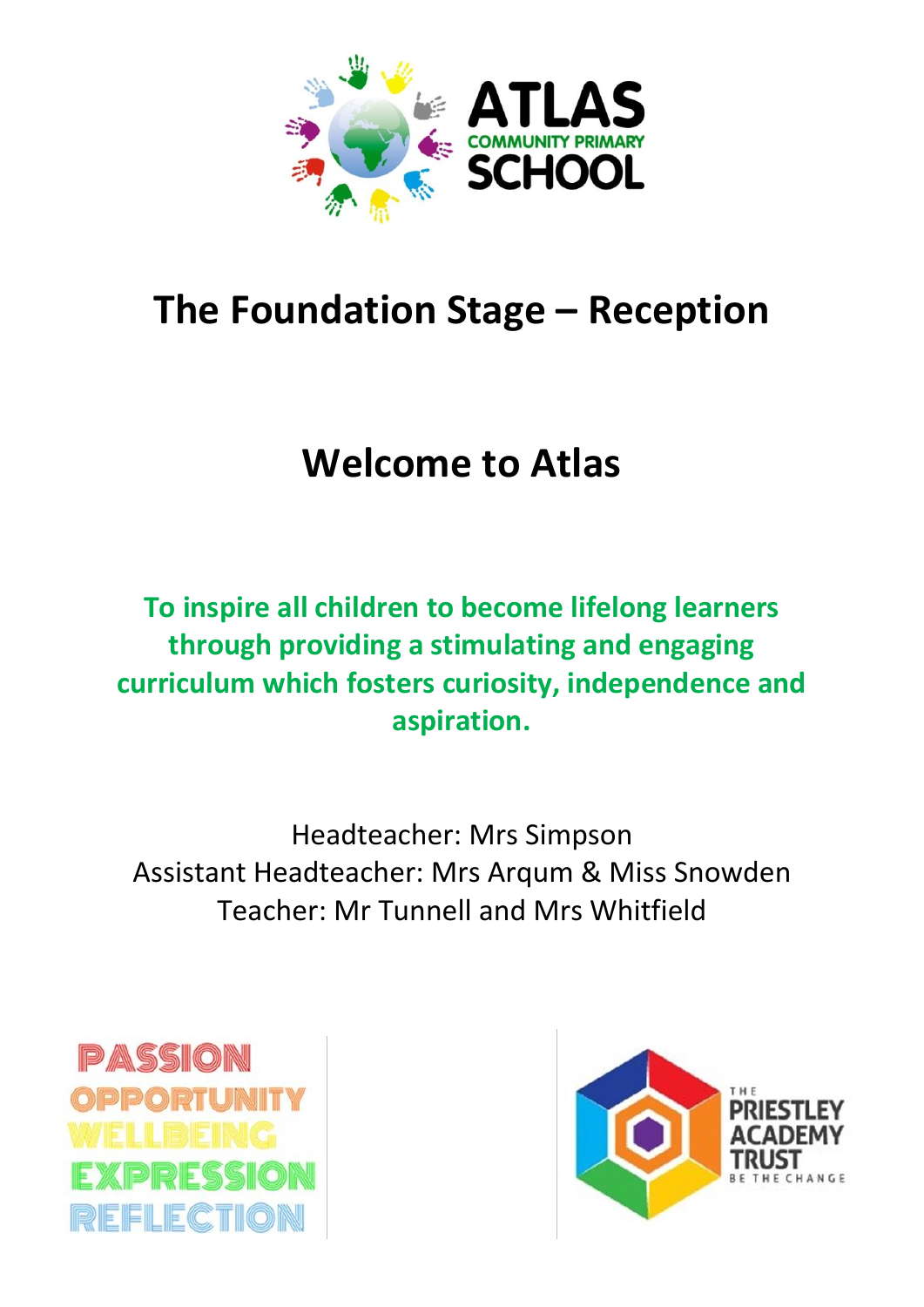#### First thing in the morning…

Children in Reception line up outside the Reception door. They come into the cloakroom and hang up their coat between 8.30am and 8.45am. Your child **must** be signed in to Reception. You can support them finding their name to self-register and putting their belongings on to their labelled peg. **If your child is late, arrives after 8.45am they must be taken to the main school office to be signed in. They will then receive a late slip and you will be asked to walk your child to their cloakroom.** 

## **Outdoors**

Early Years children have access to our brand-new outdoor area all day and can choose to learn outside at any point during the day. Please ensure your child has clothing suitable for the weather and a pair of wellies in school at all times.

#### Snack

All children are encouraged to eat at least one piece of fruit or vegetable daily as their healthy snack. They also have access to milk, water and fresh juice throughout the day.

We cook once a week and we ask for a voluntary contribution of £5 per half term to cover the cost of the ingredients. This is a huge part of learning in our classroom as it promotes a range of learning experiences from listening to the instructions and measuring out the ingredients to taking turns and sharing. It also promotes independence as the children are involved in the decision about what they will make and what they will eat. We use the opportunity to talk about where food comes from and the importance of a healthy diet. Please note: we have children with severe allergies, therefore we cannot accept any foods from home for the children to share in class.

## Going Home

Each child must have a completed 'Who can I go home with?' form. This tells staff who is allowed to pick your child up from school. There can be up to five people on the form, they must be over the age of 18.

Parents/ carers are asked to collect their child from the Reception classroom at 3pm. Your child must be signed out of Reception.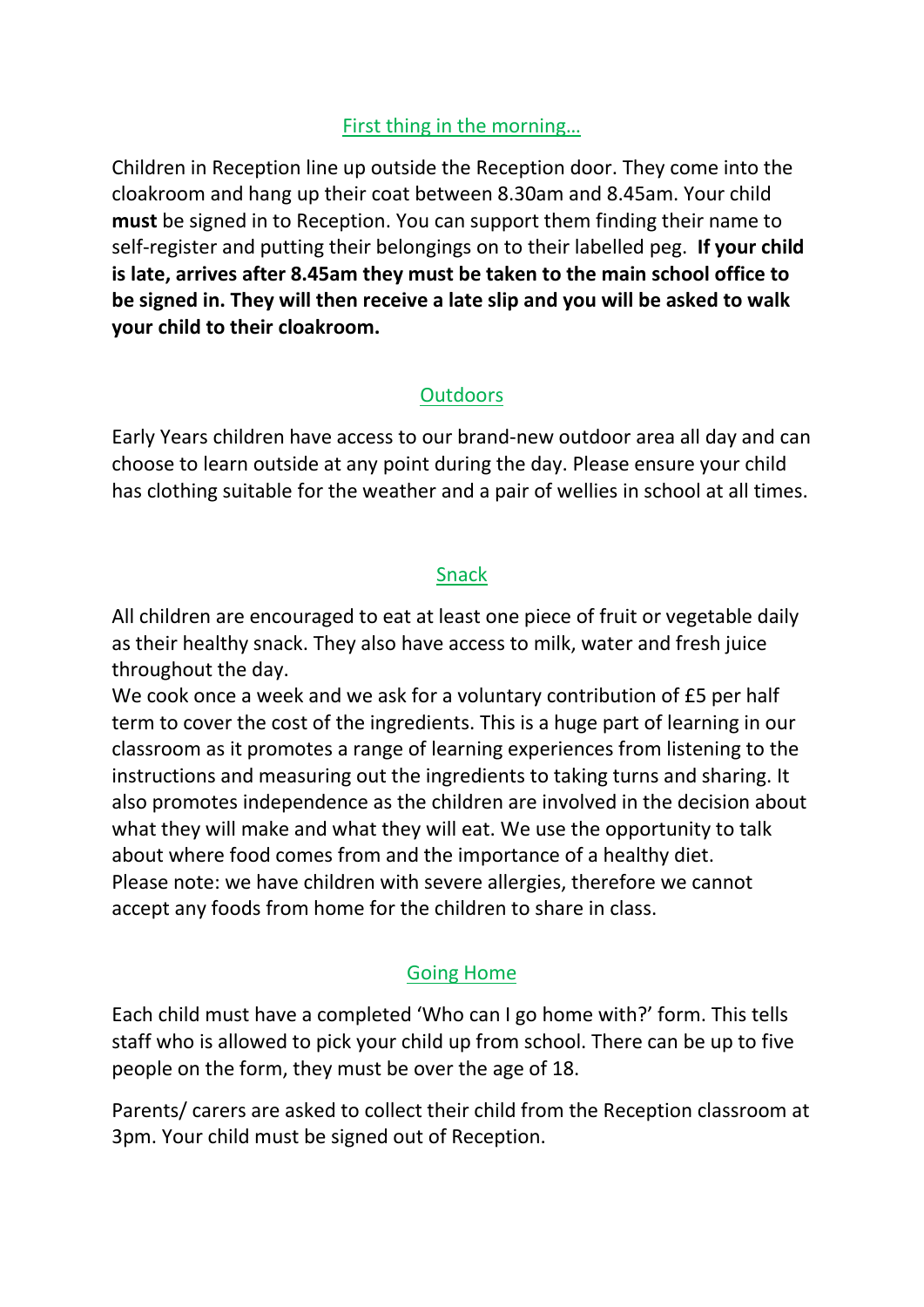If there have been any incidents you will also need to sign the incident report form. If you will be late picking up your child, or if someone else is doing it on your behalf, please let the school office know in advance.

### School Notes and Letters Home

These are given out at the end of the day and your child will be asked to put it straight into their book bag.

Please check these every day.

#### Reading

Your child will bring home a book of their choice for you to read with them. It is about enjoying the book together, talking about the pictures and what happens in the story. Each time you spend time reading with your child record it in their diary and they will receive a point. When your child receives 50 points they will get a bronze certificate and their name will be entered into the prize draw to win a kindle. When they have 100 points they will receive a silver certificate and their name entered into the prize draw. When they reach 150 points they will be taken to Waterstones for a hot chocolate and the opportunity to buy a book of their choice.

Please use the bookmark as a guide to help when questioning your child about the book they have read/listened to.

### How is learning organised?

The children work as a class, in small groups and sometimes individually. Some activities will involve choosing from the classroom provision; some are supported by an adult, but with an emphasis on developing independence and some tasks are teacher led.

At other times the children will be engaged in activities as a class together on the carpet or accessing the outdoor provision.

### Loose Parts

We promote learning across the Early Years Unit through the use of loose parts to encourage children to use their imaginations and explore how different objects can be used for a range of purposes. Our aim is to create a sense of curiosity and engagement through everyday objects that inspire their imaginations.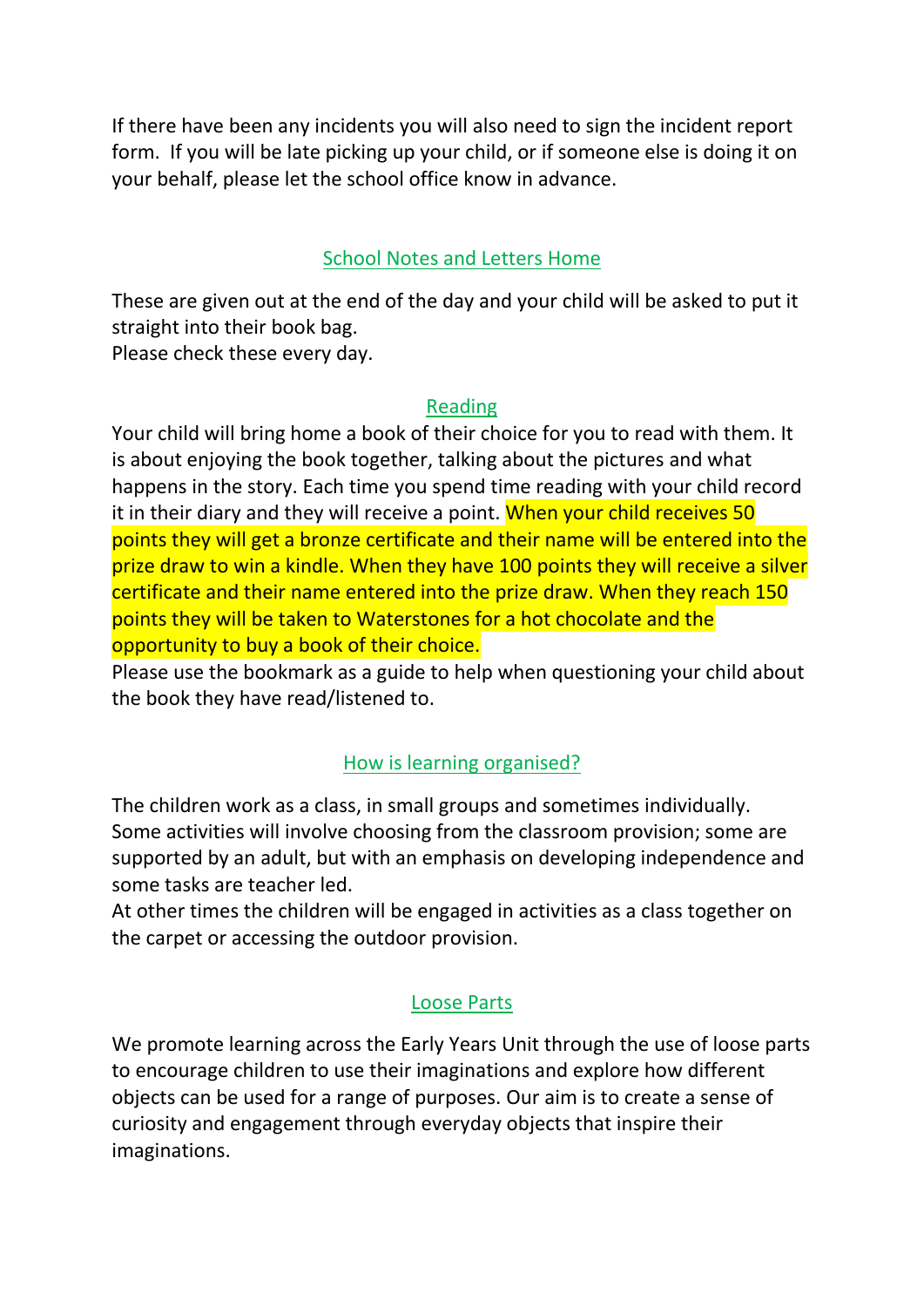#### Assessment and record keeping

Our assessment focuses on the whole child with the aim to track, monitor and evaluate their learning and progress on a daily basis. Our staff will assess your child informally by making careful observations as they play, observing what they are doing and saying and recording it. This will then be assessed against the EYFS framework and used to make a formal assessment at the relevant times throughout the year.

Information that you share with us is crucial in helping us with our assessments and any experiences or work that has been completed at home is a great opportunity for your child to talk about it with us and their peers. Your child's key person will keep observations in your child's learning journal. This recognises and celebrates your childs' key interests and highlights lots of learning opportunities and first hand experiences that your child has chosen to participate in within the setting, linking them to the Early Years Foundation Stage Framework.

### Parent/Carer Involvement

We welcome your involvement in your child's education. We value your role as your child's first and most enduring educator and we hope we can work in partnership with you throughout your child's time with us.

We welcome parent's feedback and are happy to help should you have any questions or concerns.

Talk to your child and listen to their questions, take the time to explain things to them, they are trying to make sense of the world! Let your child help out around the house, for example sorting out the washing, pairing socks and tidying up. Children love to feel useful. Look at books with your child, talk about the pictures to raise your child's awareness of stories, information and language. Provide paper and pencils for your child to draw and make marks. Let them have a go on their own, it doesn't matter how it looks when they scribble, they are learning. Let them see you writing and reading, they learn from everything you do.

#### How can you help your child to settle in?

If your child is new to Atlas Primary they will also get a visit to their current Nursery setting. There will be two settling in sessions and a lunch session for children and parents before your child starts in September. The best way to prepare your child for the transition is by talking to them about their new school and getting excited with them.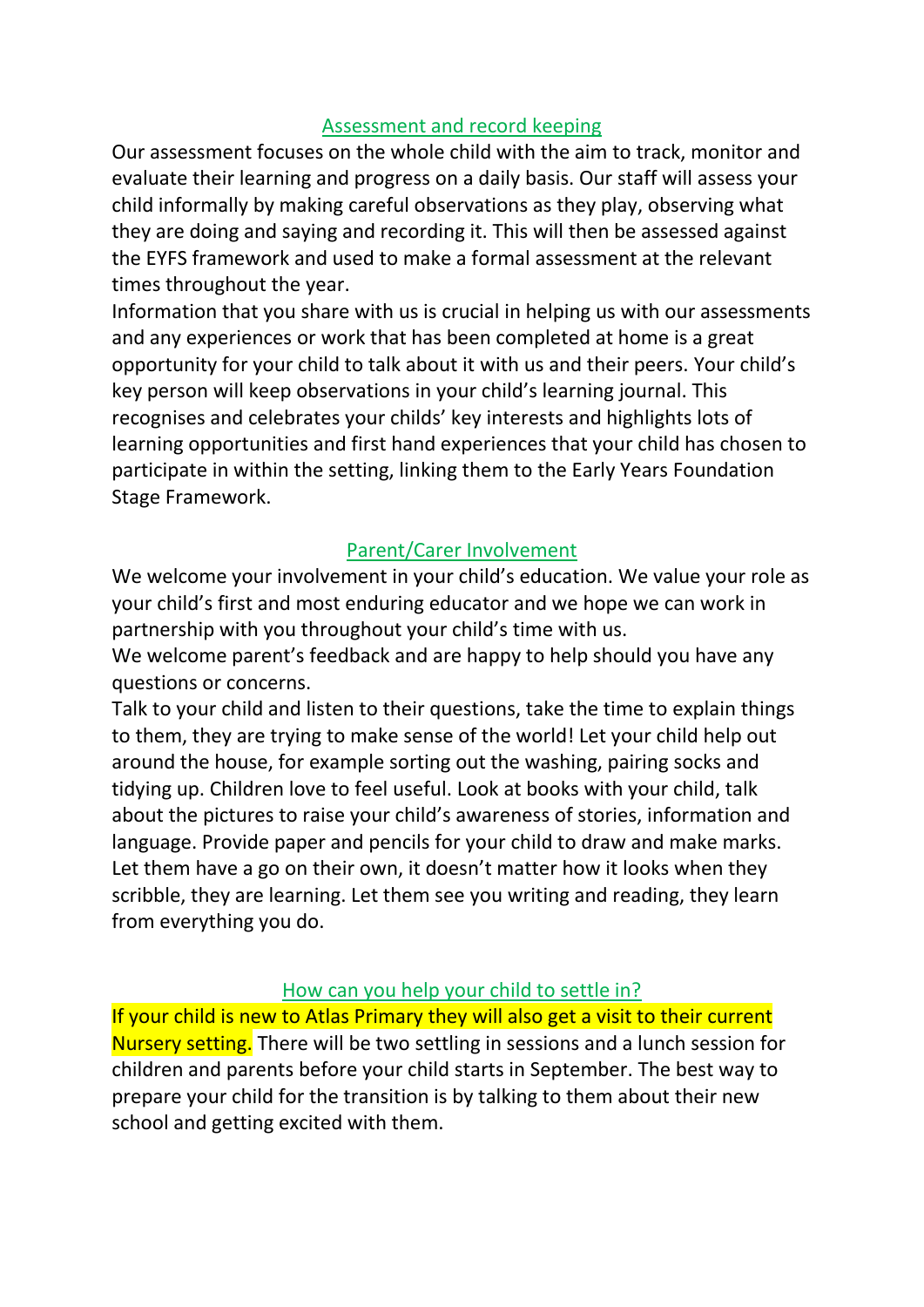#### Make sure your child can go to the toilet by themselves.

We have our own toilets in the Reception classroom and we encourage the children to go to the toilet independently when needed. We promote confidence and independence, however we will support your child when necessary.

#### Make sure your child can put on their own coat and shoes.

Of course we will be able to help, but we encourage the children to be as independent as possible. Remember shoe laces and some buckles are very hard to do. Velcro is easy!

It is important that you are calm and confident especially during your child's first few days/weeks at school.

Children very quickly pick up on their parents' anxieties.

Please let us know if there is anything that may be troubling your child. It may only be something small, but we will reassure and make allowances if necessary.

## Absence/ Illness

During your child's first few months at school it is normal for them to pick up minor illnesses such as coughs or colds. However we encourage children to try and come to school where possible. The government target for attendance is for each child to attend school for at least 96% of each academic year.

If your child has had diarrhoea or sickness, please allow 48 hours free of this before bringing them back to school. If an absence is prolonged please keep us informed.

Should your child become unwell during school time we may need to contact you quickly, so please ensure that we hold accurate up to date emergency contact details. Please inform us of any changes immediately.

We appreciate that when your child is unwell you may feel anxious about how they will cope at school. If this is the case, please do not hesitate to speak to a member of staff. We are always willing to talk through any worries you may have and work with you to do the best thing for your child.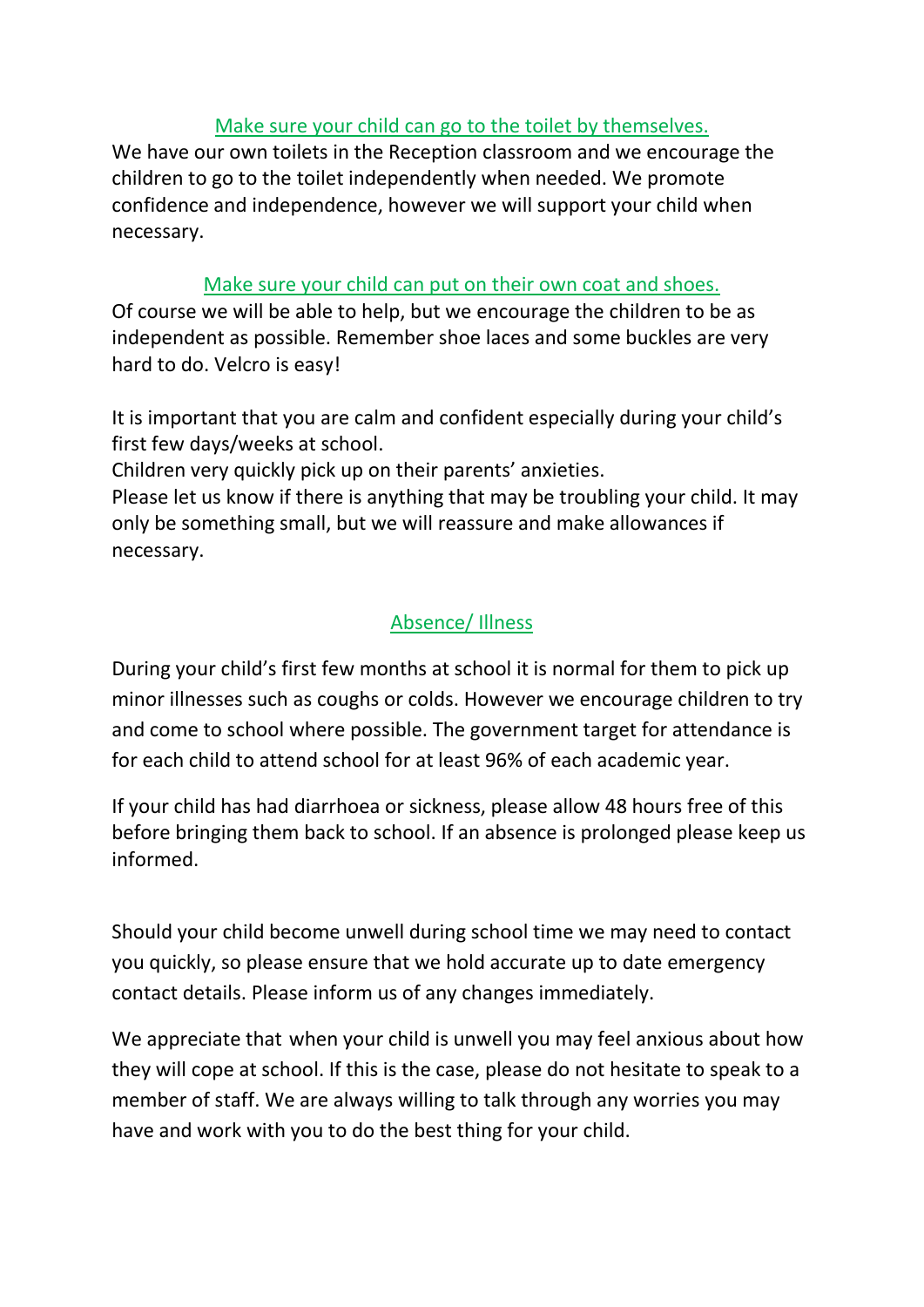If your child is going to be absent please call the school office between 7:30am and 8:30am on 01274 495190.

# Medicine/ Inhalers

If medicine is required three times per day it should be taken at home in the morning, at tea time and at bed time. Parents are responsible for the administration of medicines to their children. If your child requires medicines in the middle of the day you must complete a consent form at the main office.



If your child is asthmatic they must have an inhaler and spacer in school. Children's inhalers are kept in a central storage place in their class in a box. All inhalers should be in the original packaging and be clearly labelled for the child with the correct dosage stated by the pharmacist or GP.

## Children with special educational needs and disability

Atlas Community Primary School is committed to providing equality of opportunity and to meeting the needs of individual children in accordance with the Children and Families Act 2014. If you would like to discuss this further please don't hesitate to speak to the school SENCO.

### Special Dietary requirements/ allergies

If your child has any dietary requirements to food and drink please let the Reception teacher know. In some circumstances we may ask for medical evidence of this and a care plan may be needed.

### Child Protection

Parents/Carers should be aware that Atlas Primary staff will take any reasonable action to ensure the safety of all children. In cases where the staff have reason to be concerned that a child may be subject to ill treatment,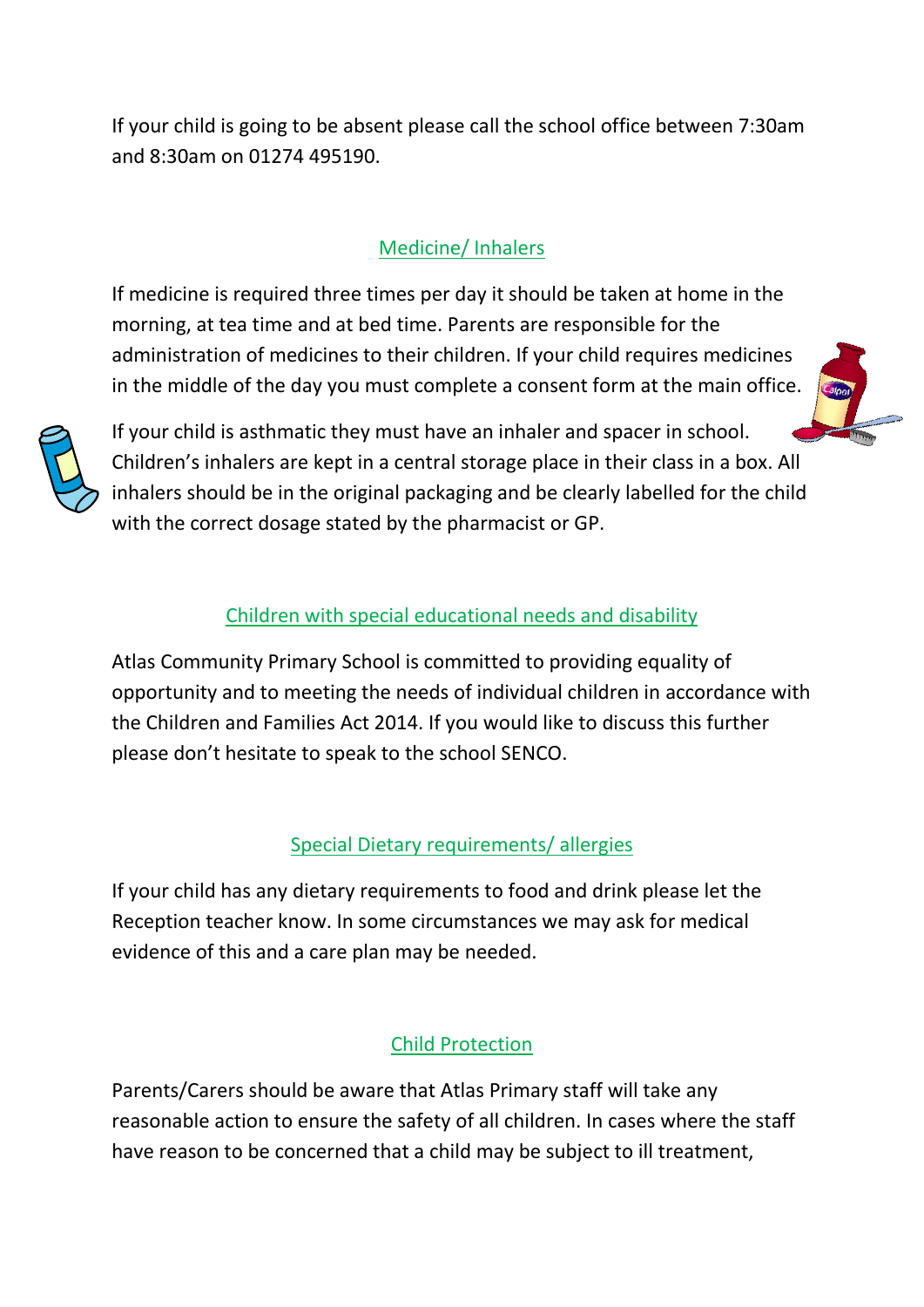neglect or any other forms of abuse, a member of the safeguarding team within school will follow the school procedures.

### Pastoral

As well as needing to know about your child's health, it is also helpful if you let us know if your child is upset about something at home, for example, a death in the family or a parent going to work away from home for a few weeks. If children are upset and we know the reason why, then we can support them much more effectively.

In the same way, if anything happens in school to upset your child, we will tell you about the incident and ask you to sign an incident form to say you have been informed.

If you have any questions please do not hesitate to get in touch. We are here to help and ensure your child feels happy and safe in school so they are ready to learn.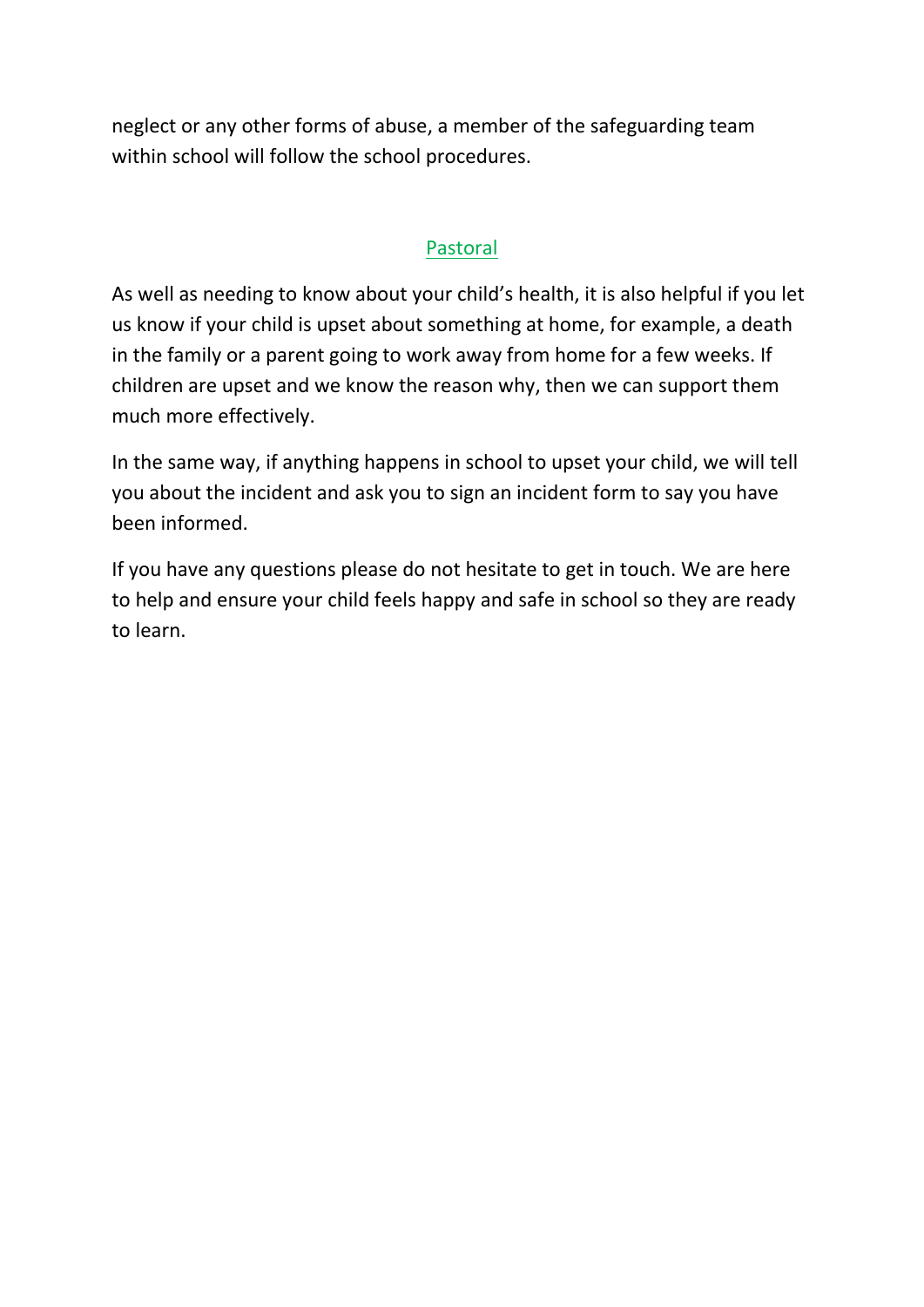#### School Uniform

# Atlas Jumper/Cardigan or Dark Green Jumper/Cardigan Atlas Polo Top/Plain White or Yellow Top Grey Trousers/Grey Skirt/Grey Pinafore Black Socks Black Shoes Hair accessories should be green/grey or black. No fancy headwear please.

Green jumpers with an embroidered school logo and yellow polo shirts can be bought at Natasha's school wear in Bradford.

You will be given a free school book bag. This must be used for any reading books, homework and letters that need to go home with the children.

Children should not wear jewellery in school.

**All belongings, should be clearly named. School cannot take responsibility for any loss or damage to clothing/property.**

## At Atlas Community Primary School we aim to provide your child with the best possible start to their school life.

We hope your child will be happy at Atlas Primary School and that you will develop a partnership with us to move your child forward in their learning.